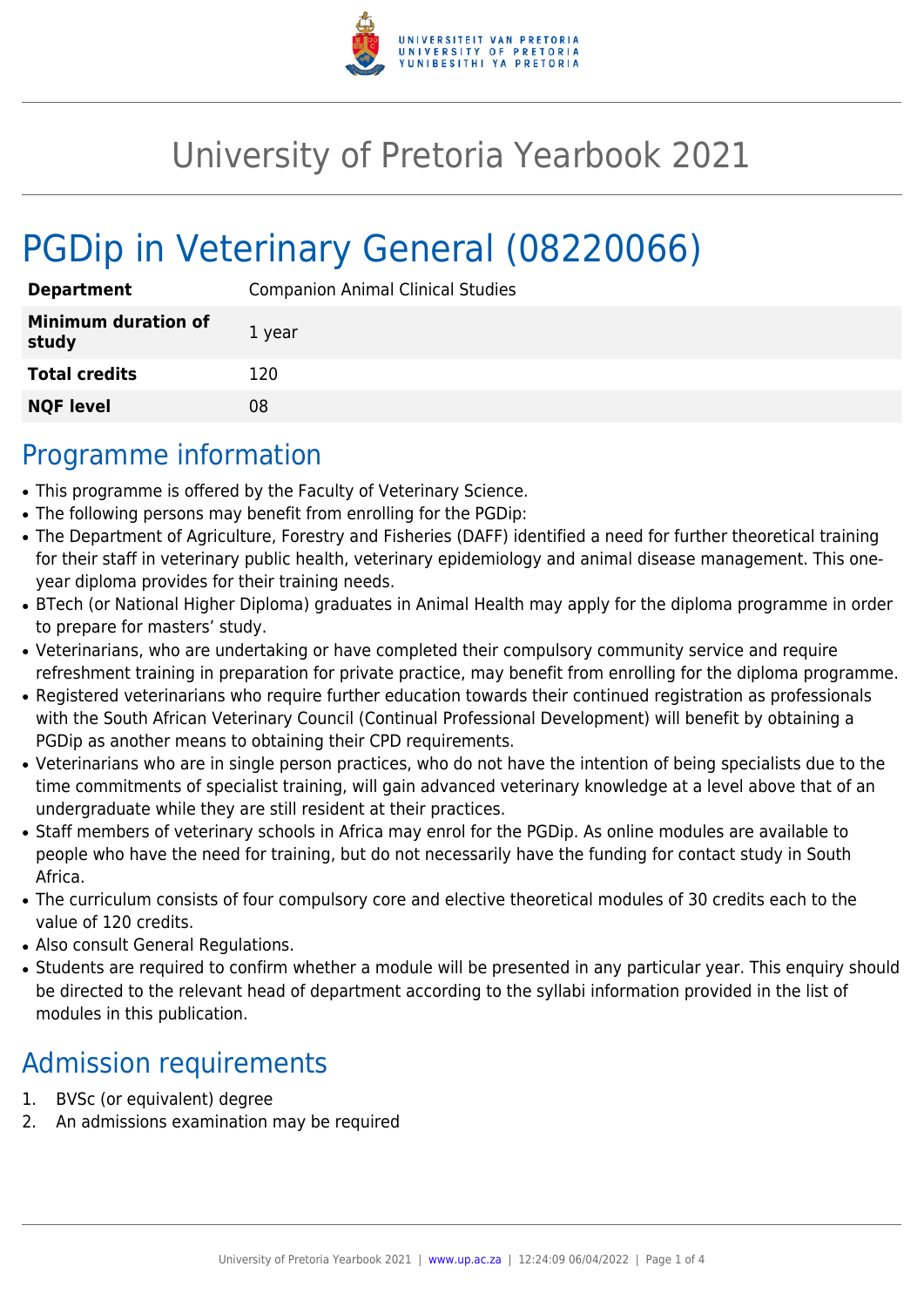

## Examinations and pass requirements

The PGDip is conferred by virtue of the successful completion of tests/assignments and an examination on four 30 credit coursework modules.

Every module will be evaluated by a written or oral test or assignment or practical work (a year mark will be determined) and an examination. The year mark and examination mark will each contribute 50% to the final mark. A subminimum of 40% is required in the examination and a final mark of at least 50% to pass the module. Instructions regarding requirements for year or examination marks are published in the study guides. If a student fails a module, he/she will have to repeat the module the following year. A candidate has two chances to pass a module.

### Pass with distinction

The diploma is conferred with distinction on a student who has obtained an average of at least 75%, provided that a minimum final mark of 60% in each of the modules have been obtained.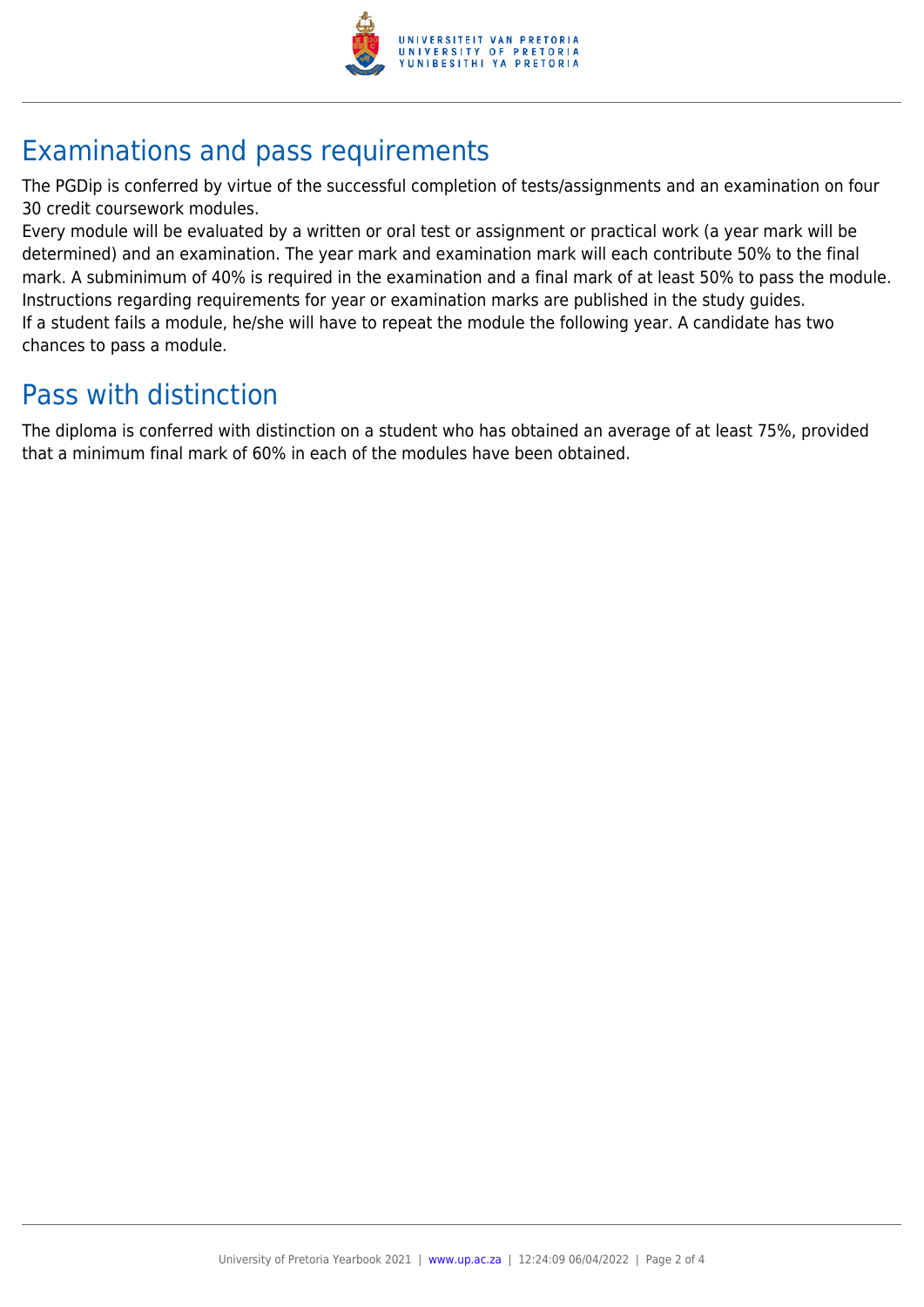

### Curriculum: Final year

#### **Minimum credits: 120**

Choose any 4 modules from the list of elective modules.

#### **Elective modules**

[Clinical Anatomy 701](https://www.up.ac.za/yearbooks/2021/modules/view/ANG 701) (ANG 701) - Credits: 30.00 [Anaesthesiology 701](https://www.up.ac.za/yearbooks/2021/modules/view/ANV 701) (ANV 701) - Credits: 30.00 [Small animal anesthesiology 711](https://www.up.ac.za/yearbooks/2021/modules/view/ANV 711) (ANV 711) - Credits: 30.00 [Animal welfare principles 701](https://www.up.ac.za/yearbooks/2021/modules/view/ANW 701) (ANW 701) - Credits: 30.00 [African wildlife disease management 701](https://www.up.ac.za/yearbooks/2021/modules/view/AWD 701) (AWD 701) - Credits: 30.00 [Clinical reproduction 701](https://www.up.ac.za/yearbooks/2021/modules/view/CLR 701) (CLR 701) - Credits: 30.00 [Controlled and notifiable diseases 701](https://www.up.ac.za/yearbooks/2021/modules/view/CND 701) (CND 701) - Credits: 30.00 [Non-radiological diagnostic imaging of dogs and cats 701](https://www.up.ac.za/yearbooks/2021/modules/view/DIM 701) (DIM 701) - Credits: 30.00 [Non-radiological diagnostic imaging of horses 702](https://www.up.ac.za/yearbooks/2021/modules/view/DIM 702) (DIM 702) - Credits: 30.00 [Non-radiological diagnostic imaging of ruminants 703](https://www.up.ac.za/yearbooks/2021/modules/view/DIM 703) (DIM 703) - Credits: 30.00 [Radiology: Dogs and cats 705](https://www.up.ac.za/yearbooks/2021/modules/view/DIM 705) (DIM 705) - Credits: 30.00 [Radiology: Horses 706](https://www.up.ac.za/yearbooks/2021/modules/view/DIM 706) (DIM 706) - Credits: 30.00 [Radiology: Ruminants 707](https://www.up.ac.za/yearbooks/2021/modules/view/DIM 707) (DIM 707) - Credits: 30.00 [Diagnostic pathology 701](https://www.up.ac.za/yearbooks/2021/modules/view/DPA 701) (DPA 701) - Credits: 30.00 [Veterinary epidemiology 701](https://www.up.ac.za/yearbooks/2021/modules/view/EPL 701) (EPL 701) - Credits: 30.00 [Clinical pharmacology 701](https://www.up.ac.za/yearbooks/2021/modules/view/FAK 701) (FAK 701) - Credits: 30.00 [Mechanisms of drug action 702](https://www.up.ac.za/yearbooks/2021/modules/view/FAK 702) (FAK 702) - Credits: 30.00 [Physiology 701](https://www.up.ac.za/yearbooks/2021/modules/view/FSL 701) (FSL 701) - Credits: 30.00 [Small animal clinical behaviour 710](https://www.up.ac.za/yearbooks/2021/modules/view/GEN 710) (GEN 710) - Credits: 30.00 [Herd and primary animal health 701](https://www.up.ac.za/yearbooks/2021/modules/view/HAH 701) (HAH 701) - Credits: 30.00 [Histology 701](https://www.up.ac.za/yearbooks/2021/modules/view/HTY 701) (HTY 701) - Credits: 30.00 [Clinical pathology 704](https://www.up.ac.za/yearbooks/2021/modules/view/KPA 704) (KPA 704) - Credits: 30.00 [Clinical pathology 705](https://www.up.ac.za/yearbooks/2021/modules/view/KPA 705) (KPA 705) - Credits: 30.00 [Laboratory animal science 702](https://www.up.ac.za/yearbooks/2021/modules/view/LAS 702) (LAS 702) - Credits: 30.00 [Laboratory diagnostics procedures 703](https://www.up.ac.za/yearbooks/2021/modules/view/LAS 703) (LAS 703) - Credits: 30.00 [Research ethics for laboratory animal science 704](https://www.up.ac.za/yearbooks/2021/modules/view/LAS 704) (LAS 704) - Credits: 30.00 [Necropsy technique and interpretation 701](https://www.up.ac.za/yearbooks/2021/modules/view/NTI 701) (NTI 701) - Credits: 30.00 [Ophthalmology 701](https://www.up.ac.za/yearbooks/2021/modules/view/OFM 701) (OFM 701) - Credits: 30.00 [Production animal management 701](https://www.up.ac.za/yearbooks/2021/modules/view/PAM 701) (PAM 701) - Credits: 30.00 [Mechanisms of disease 711](https://www.up.ac.za/yearbooks/2021/modules/view/PAT 711) (PAT 711) - Credits: 30.00 [Practice Management and veterinary drug legislation and control 701](https://www.up.ac.za/yearbooks/2021/modules/view/PPH 701) (PPH 701) - Credits: 30.00 [Poultry health and nutrition 701](https://www.up.ac.za/yearbooks/2021/modules/view/PVT 701) (PVT 701) - Credits: 30.00 [Reproductive biology 701](https://www.up.ac.za/yearbooks/2021/modules/view/RPT 701) (RPT 701) - Credits: 30.00 [Reproductive physiology of animals 702](https://www.up.ac.za/yearbooks/2021/modules/view/RPT 702) (RPT 702) - Credits: 30.00 [Ruminant health and medicine 701](https://www.up.ac.za/yearbooks/2021/modules/view/RUM 701) (RUM 701) - Credits: 30.00 [Small animal critical care 701](https://www.up.ac.za/yearbooks/2021/modules/view/SAC 701) (SAC 701) - Credits: 30.00 [Organic and inorganic toxicology 705](https://www.up.ac.za/yearbooks/2021/modules/view/TOK 705) (TOK 705) - Credits: 30.00 [Basic veterinary toxicology 706](https://www.up.ac.za/yearbooks/2021/modules/view/TOK 706) (TOK 706) - Credits: 30.00 [Porcine health, production and nutrition 701](https://www.up.ac.za/yearbooks/2021/modules/view/VKH 701) (VKH 701) - Credits: 30.00 [Veterinary principles of auditing 701](https://www.up.ac.za/yearbooks/2021/modules/view/VLP 701) (VLP 701) - Credits: 30.00